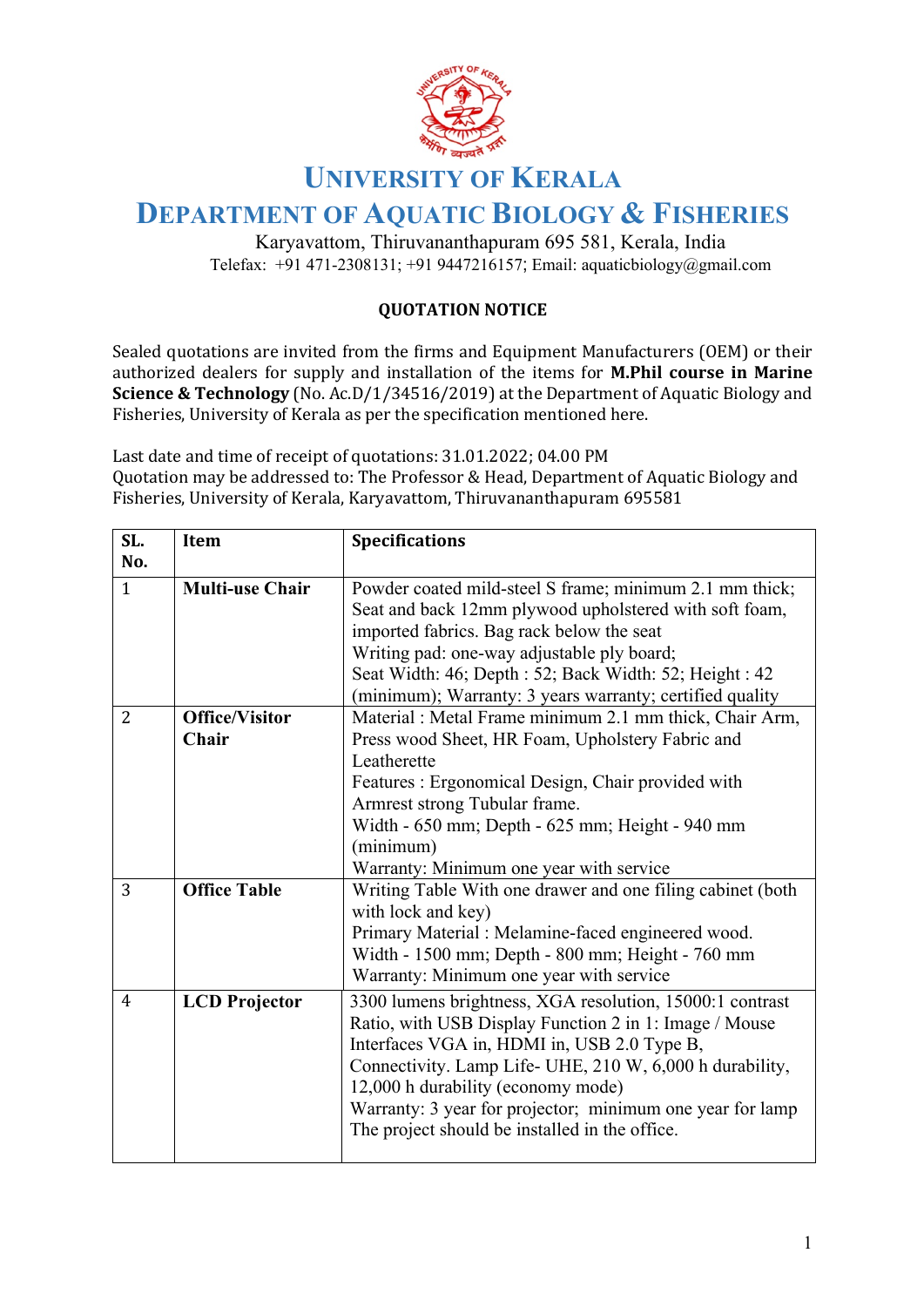| $\overline{5}$ | <b>Portable Lectern</b><br><b>System</b>    | Frequency Response: 100-16,000Hz<br>Dimensions : $W420 \times H1135 \times D580$ mm (minimum)<br>Tone Controls :Bass: ±6dB at 80Hz, Treble: ±6dB at 8kHz<br>Features:<br>Compact, wireless Lectern Amplifier with built in 40W<br>amplifier.<br>Built-in speaker system (minimum 3nos; min. 165mm)<br>coated dual cone speakers. Fitted with detachable gooseneck<br>condenser microphone and a reading light for the podium<br>top.<br>Built-in VHF wireless diversity receiver and provision for<br>connecting a wired microphone through a 6.3mm phone jack<br>or a line source through an XLR connector.<br>Built in digital recorder cum MP3 player, which can record<br>on USB pen drives or SD cards.<br>Facility for connecting a stereo auxiliary source through<br>L&R RCA plug.<br>Tonal adjustment and control systems (built-in)<br>Rugged & stable floor standing base.<br>Operate on 240V 50Hz mains supply. |
|----------------|---------------------------------------------|-----------------------------------------------------------------------------------------------------------------------------------------------------------------------------------------------------------------------------------------------------------------------------------------------------------------------------------------------------------------------------------------------------------------------------------------------------------------------------------------------------------------------------------------------------------------------------------------------------------------------------------------------------------------------------------------------------------------------------------------------------------------------------------------------------------------------------------------------------------------------------------------------------------------------------|
| 6              | <b>Motorized</b><br><b>Projector Screen</b> | 92 Inch Motorized Projector Screen<br>Mount Type: Wall Mount; Rectangle<br>Thickness; 1-3mm; Width: 92 Inch                                                                                                                                                                                                                                                                                                                                                                                                                                                                                                                                                                                                                                                                                                                                                                                                                 |
| 7              | <b>Desktop computer</b>                     | Intel Core i3-10100 Processor; Gigabyte H410 MH V3<br>Motherboard; 4GB DDR4 RAM; 1TB Seagate HDD<br>Artis Cabinet with SMPS; Logitech Multimedia Keyboard<br>and Mouse; 19" Philips LED Monitor; 1year onsite warranty                                                                                                                                                                                                                                                                                                                                                                                                                                                                                                                                                                                                                                                                                                      |
| 8              | Van Veen Grab<br>Sampler (One)              | Bottom Sampler or Van Veen grab large model, a<br>$\bullet$<br>qualitative sampler to achieve low-disturbed sediment<br>Samples in soft or medium hard grounds from any<br>desired depth.<br>Material: Stainless steel<br>$\bullet$<br>Grasping area: 1000 cm <sup>2</sup><br>Overall dimensions: approx. 35 x 42 x 90 (cm)<br>Weight: approx. 25 kg                                                                                                                                                                                                                                                                                                                                                                                                                                                                                                                                                                        |
| 9              | Zooplankton net                             | Mouth Ring: Stainless Steel, Approx. 10mm thickness<br>Aperture: Approx. 500mm dia<br>Mesh Size: 100µm<br>Nylon Length of the net: 1.8 mts<br>Collection Bucket: Stainless steel with single window,<br>Window: must be covered by a net, according to the mesh<br>size of the plankton net.<br>Window protection: Stainless steel net at the outer side<br>(90mm inner diameter, 200mm height, Lateral stop-cock<br>opening)<br>Seam tape and thread: Double-stitched long service under<br>seagoing conditions with Stainless steel for eye lid for tying<br>and towing<br>Rope: Polypropylene Rope for towing; Running on all four<br>corners of the net as additional support to the net.                                                                                                                                                                                                                               |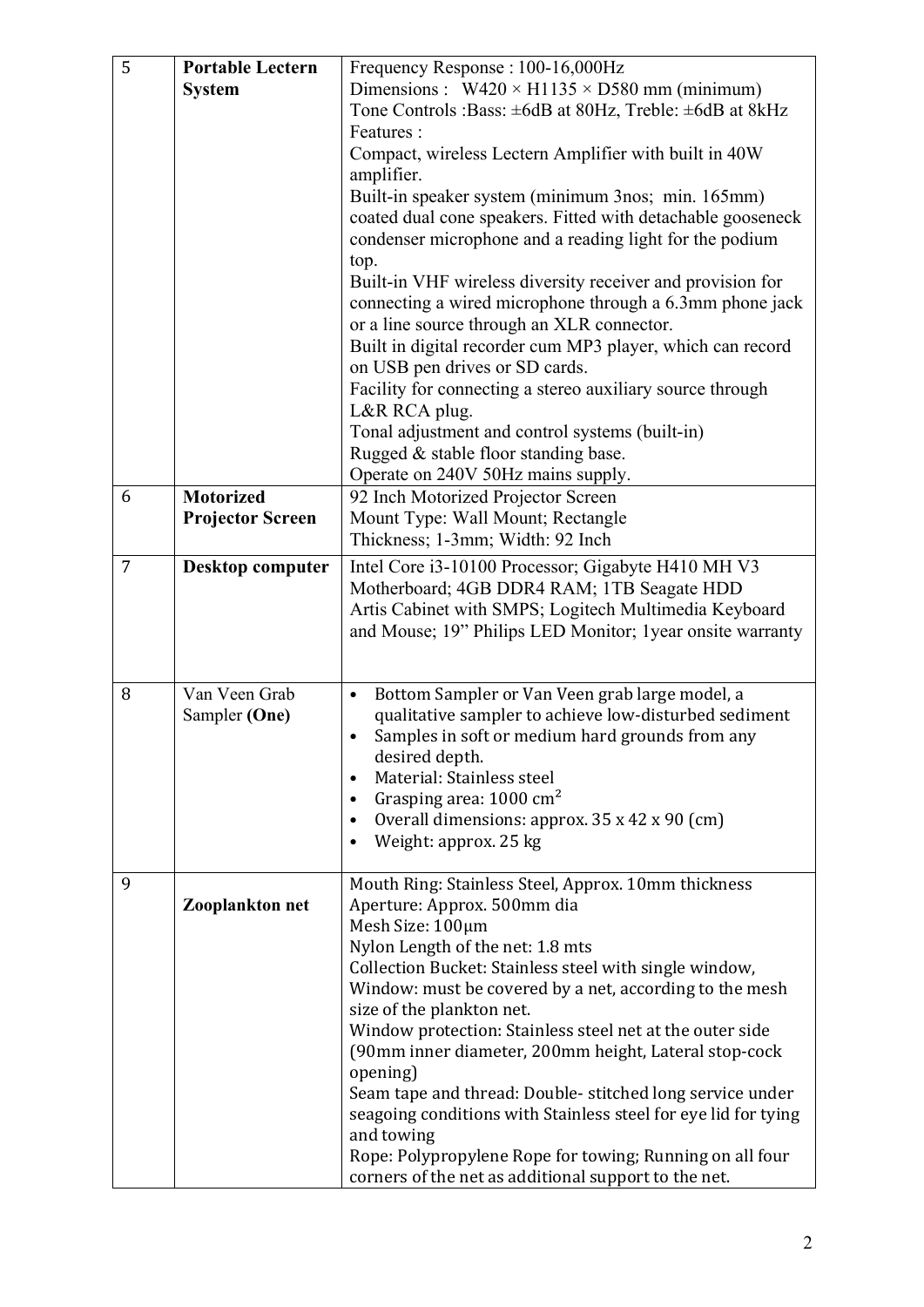|    |                      | Clamp: Stainless steel quick release                                                                                                                                                                                                                                                                                                                                                                                                                                                                  |
|----|----------------------|-------------------------------------------------------------------------------------------------------------------------------------------------------------------------------------------------------------------------------------------------------------------------------------------------------------------------------------------------------------------------------------------------------------------------------------------------------------------------------------------------------|
| 10 | Phytoplankton<br>net | Mouth Ring: Stainless Steel, Approx. 70 cm<br>2-3 meter long net bag, made of Tetex (upper part), gaze of<br>100 μm (middle part) and gaze of 55 μm (lower part and<br>side window of Net bucket)<br>Heavy net bucket frame for high towing rope speed during<br>descent.<br>Seam tape and thread: Double-stitched long service under<br>seagoing conditions with Stainless steel for eye lid for tying<br>and towing<br>Rope: Polypropylene Rope for towing;<br>Clamp: Stainless steel quick release |

## **Terms and Conditions**

Terms and Conditions

1. The bidder should submit following documents along with bid:

- Detailed technical compliance of product quoted with cross reference
- Brochure and literature of the product quoted establishing its Brand, Make, Model and Technical Specifications
- List of addresses of Offices/Company's Service Centres
- Original Equipment Manufacturer (OEM) Certificate/ Undertaking. If the bidder is not an OEM, Certificate of authorized dealership/ distributorship from the OEM.
- Certificate from the OEM for technical support to the bidder and supply of spares.
- **Earnest Money Deposit (EMD): EMD calculated @ 1% of the Purchase Assessment Cost (PAC- excluding GST) should be paid by the firm.** The EMD should be remitted by way of Demand Draft drawn in favour of 'The Finance Officer, University of Kerala' payable at 'SBI, University Office Campus, Palayam' and to be submitted along with sealed quotations. The tenders without EMD or exemption certificate (if applicable) will be rejected.

2. Incomplete & amp; conditional quotations received after the due date will be summarily rejected without assigning any reasons thereof

3. The Price/Rate quoted should be inclusive of all Taxes Freight, Packing & amp; Forwarding

Charges, Handling, Delivery Charges, installation charges etc.

4. The configuration given is the minimum configuration that is/are required. Vendors may choose to supply higher/better/ enhanced systems, but their financial quotes shall be treated as if they have been offered for the specified configuration only.

5. The bid shall be typed and shall be signed by the bidder or a person duly authorized to bind the bidder to the contract.

6. The bidder is expected to examine all instructions, forms, terms, condition, and technical specifications in the quotation Documents. Failure to furnish all information required by the quotation documents or submission of a bid not substantially responsive may result in the